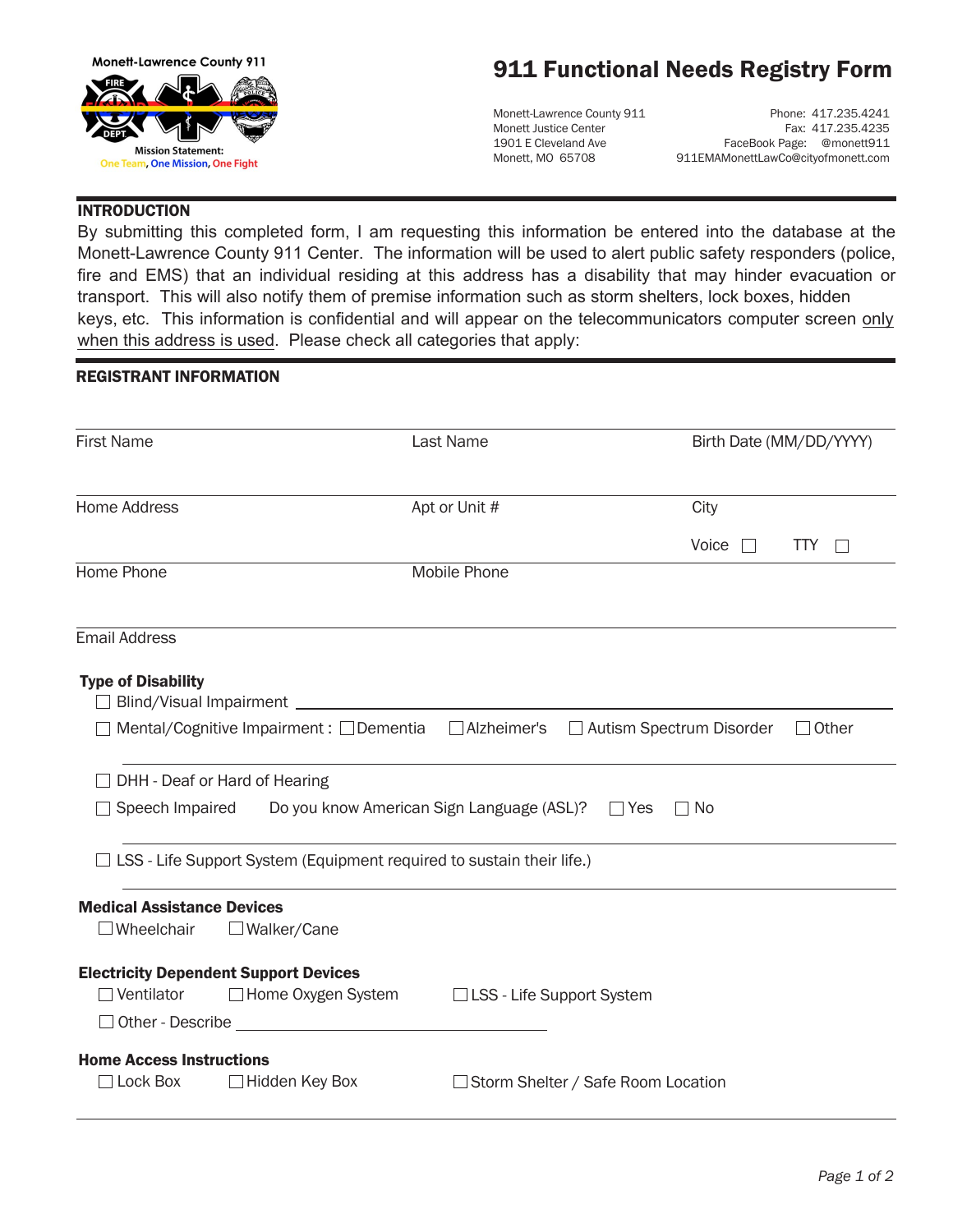### **Transportation**

 $\Box$ I am self ambulatory

- $\Box$ I am ambulatory but need assistance
- $\Box$ I am in a wheelchair and require a vehicle equipped with a lift
- $\Box$ I am non-ambulatory and require stretcher support

## EMERGENCY CONTACT INFORMATION

| <b>First Name</b>                                  | Last Name                                                                       | Relationship |
|----------------------------------------------------|---------------------------------------------------------------------------------|--------------|
| <b>Home Address</b>                                | Apt or Unit #                                                                   | City         |
| Phone Number                                       | <b>Other Phone</b>                                                              |              |
| Primary Language                                   | Secondary Language                                                              |              |
| <b>CERTIFICATION</b>                               |                                                                                 |              |
|                                                    | Name of Person Completing Form (if different from resident described on page 1) | Relationship |
| Phone number of Person Completing Form             | Email Address of Person Completing Form                                         |              |
| I have read and understand the attached disclaimer | $\Box$ Yes                                                                      |              |
| Signature of Person Completing Form                | Date (MM/DD/YYYY)                                                               |              |